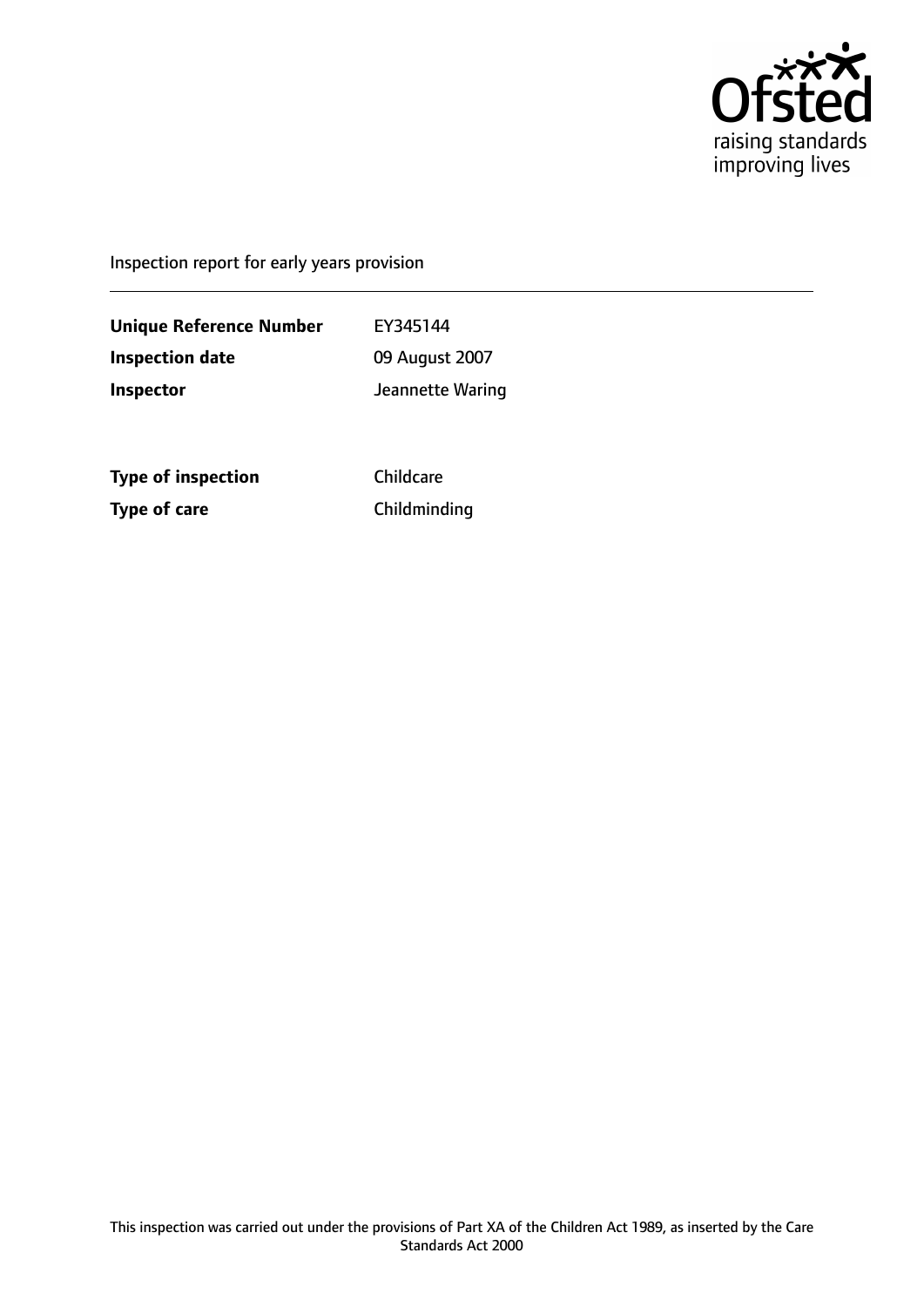## **ABOUT THIS INSPECTION**

The purpose of this inspection is to assure government, parents and the public of the quality of childcare and, if applicable, of nursery education. The inspection was carried out under Part XA Children Act 1989 asintroduced by the Care Standards Act 2000 and, where nursery education is provided, under Schedule 26 of the School Standards and Framework Act 1998.

This report details the main strengths and any areas for improvement identified during the inspection. The judgements included in the report are made in relation to the outcomes for children set out in the Children Act 2004; the National Standards for under 8s day care and childminding; and, where nursery education is provided, the *Curriculum guidance for the foundation stage.*

The report includes information on any complaints about the childcare provision which Ofsted has received since the last inspection or registration or 1 April 2004 whichever is the later.

### **The key inspection judgements and what they mean**

*Outstanding: this aspect of the provision is of exceptionally high quality Good: this aspect of the provision is strong Satisfactory: this aspect of the provision is sound Inadequate: this aspect of the provision is not good enough*

For more information about early years inspections, please see the booklet *Are you ready for your inspection?* which is available from Ofsted's website: *www.ofsted.gov.uk.*

# **THE QUALITY AND STANDARDS OF THE CARE**

On the basis of the evidence collected on this inspection:

The quality and standards of the care are outstanding. The registered person meets the National Standards for under 8s day care and childminding.

#### **WHAT SORT OF SETTING IS IT?**

The childminder has been registered since January 2007. She lives with her husband and three children, two sons aged seven and five and a daughter aged three. They live in a four bedroom, extended, semi-detached house in Eltham. Shops, schools, pre-schools and parks are located close by. Children have use of the whole of the ground floor and may also use the first floor rooms. There is an enclosed back garden for outdoor play. The only pets are some tropical fish.

The childminder is registered to care for a maximum of three children and is currently caring for two children both on a part-time basis.

## **THE EFFECTIVENESS OF THE PROVISION**

#### **Helping children to be healthy**

The provision is outstanding.

Children benefit from being cared for in a very clean, comfortable and welcoming home and their health and well-being is extremely well promoted by the childminder. Children feel settled, secure and at home because the childminder has provided such a warm and child-friendly environment where they can relax and play freely. She has careful and regular cleaning routines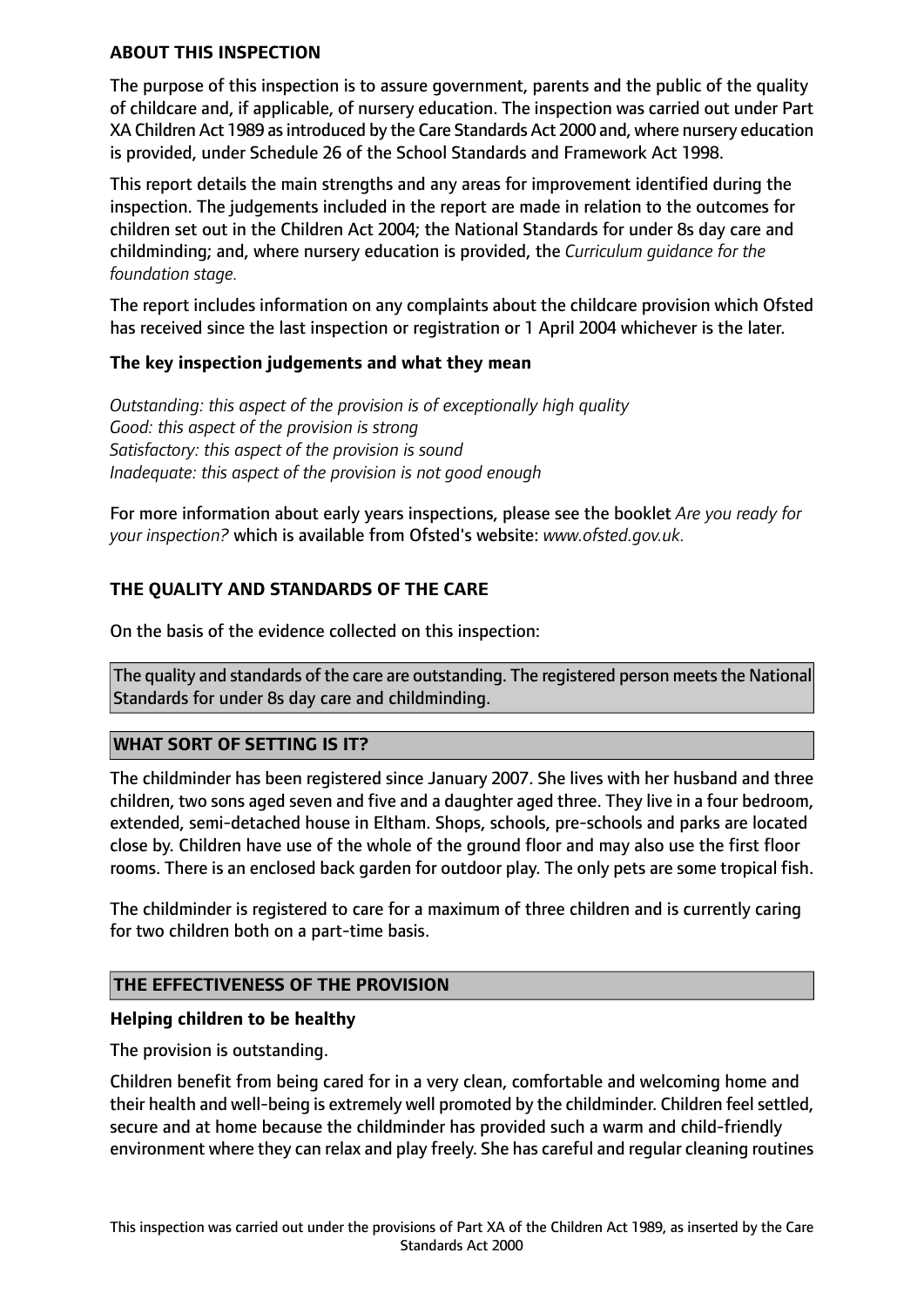in place, for example, she makes sure that floors are cleaned daily and in the kitchen she ensures that work-surfaces are kept clear and scrupulously clean. In addition, she makes sure that she follows good hygiene routines carefully when dealing with children's personal care. These measures ensure that children are protected from the risk of cross-infection. Children are learning about the importance of good personal hygiene because the childminder talks to them about why they should wash their hands when she reminds them to do this after using the toilet and before meals and snacks.

The childminder has completed her approved first aid training and makes sure that her first aid box is always fully stocked. In addition she always carries an emergency first aid kit and a copy of parents' signed consent for emergency medical treatment in her bag, in order to ensure that children can be treated quickly and efficiently during outings. She also carries a portable potty and anti-bacterial hand cleanser with her on outings which enables even very young children to continue their good hygiene routines when out and about.

Children have excellent opportunities for physical play in the childminder's back garden which has been laid with astro-turf on top of a cushioned safety surface in order to minimise the risk of injury. They enjoy playing with the wide range of garden toys provided and benefit from the opportunity to practise their emerging physical skills, for example, as they use the wheeled toys or play ball games with the childminder. In addition the childminder regularly takes children on outings to local parks, activity centres, toddler groups and toy libraries where they have further opportunities to run and play freely.

The childminder promotes children's health and well-being by ensuring that they have good continuity of care, for example, by using a contact book for each child. In this she records details of daily menus and how much children have eaten, their sleep times, nappy changes for babies and information about the day's activities.

The childminder understands and practices the safe food handling techniques she learned on her basic food hygiene training course and this protects children's health. She provides children with healthy, balanced and nutritious meals which she prepares freshly each day. She makes sure that children have plenty of fresh fruit and vegetables and encourages them to think about making healthy choices as she talks to them about how a healthy diet helps them to grow. In addition children are able to refresh themselves whenever they are thirsty as the childminder makes sure that they have free access to fresh water and diluted fruit juice throughout the day.

## **Protecting children from harm or neglect and helping them stay safe**

#### The provision is outstanding.

Because the childminder pays very good attention to issues of safety and security children are safe from harm and able to develop their independence whilst in her care. For example, because the childminder has carried out a thorough risk assessment, and put in place effective measures to reduce or remove all identified risks, children are able to move freely around their play space. They are able to take themselves to the toilet, move from room to room and go out into the safely enclosed back garden. Consequently children are relaxed and confident. They know where toys are stored and confidently ask for what they want and accompany the childminder to make their selection. Indoors they play happily with the excellent range of good quality books and toys provided and enjoy the opportunity to try out new things from the toy library. In the garden they relish the opportunity to use the wide range of larger toys and activities available to them.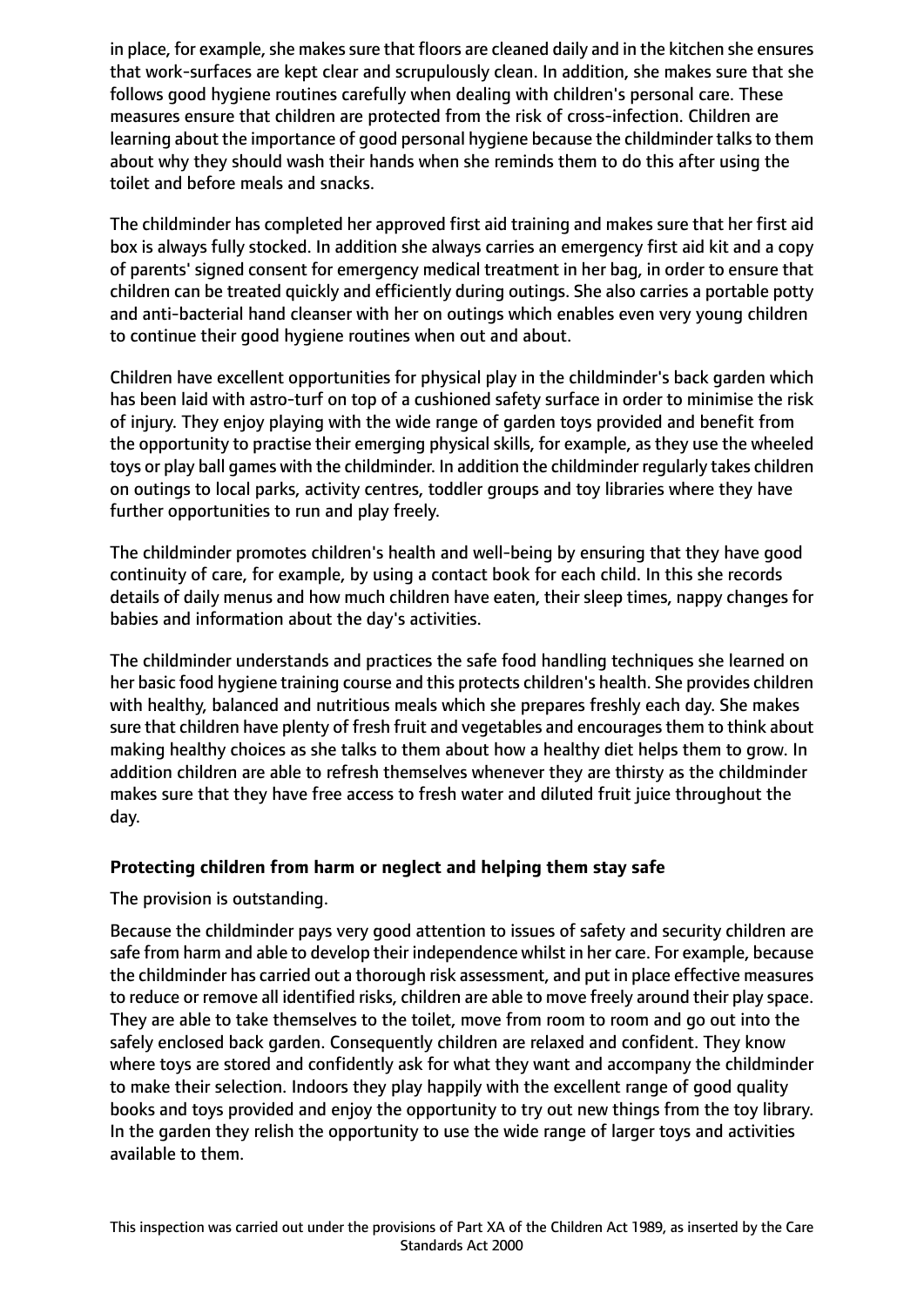In addition to providing a fire blanket the childminder also has fire extinguishers and there are smoke detectors on all floors of the house. A written fire procedure gives details of the evacuation routes and children practise their fire drill every month. Children also learn about how to keep safe on the roads as the childminder routinely talks to them about this when they are out and about. She has also booked for them to attend a road safety event (Beep Beep Day) during the summer holidays and a colourful road safety frieze is displayed in the home.

The childminder is able to protect children from the risk of harm or neglect. She demonstrates a good understanding or her responsibility for this, has a written policy which she shares with parents and is confident that she would be aware of the signs that a child was, or could be, at risk of harm. She keeps details of the local procedures in her childminding file, together with relevant contact numbers. In addition, she gives parents information on the nature and type of physical contact that children will experience in her care, for example, for the purposes of nurturing, safety, guidance and hygiene. This reassures parents that their children will be safe and appropriately cared for because it puts in place a clear framework for the childminder's good childcare practice.

## **Helping children achieve well and enjoy what they do**

# The provision is outstanding.

Children are extremely happy and well cared for by the childminder who demonstrates a good understanding of children's individual needs. She is warm and responsive towards the children in her care and they relate well to her. The childminder spends her time playing with the children, she considers their age and stage of development and encourages children to develop their skills. For example, in the garden she played games using bats and balls in which she encouraged children to practise and refine their hand/eye co-ordination, taking time to show children how to catch, to roll and to throw a ball and how to use a bat.

The childminder plans her days around the needs of the children in her care. She considers the sleep patterns of babies when planning outings and makes sure that all children have times to relax as well as time to be active. She provides meals at regular times so that children have a routine and rhythm to their day and this helps them to feel settled and secure.

The childminder plans a range of activities within the home which children enjoy. They take part in art and craft activities, try some simple cooking and gardening and they recently planted seeds which children took home with them. The childminder also plans regular outings for children. During term time she ensures that younger children regularly visit local parks, toddler groups, drop-in centres and the toy library. During the school holidays she makes use of a range of activities available in the local area. The children and childminder showed the inspector photos of recent trips they have enjoyed together. This summer they have visited Lark in the Park in Sidcup, where they spent time enjoying the craft activities in the family tent. They have visited Crofton Roman Villa where the children enjoyed dressing up as Roman soldiers and making paper mosaics, some of which are displayed in the childminder's home. Christmas Tree Farm was another visit children benefited from and they are looking forward to their road safety day which the childminder has booked.

# **Helping children make a positive contribution**

The provision is outstanding.

Children learn to value and respect each other from the childminder who has an open and positive approach to issues of equality and inclusion. She takes time to get to know children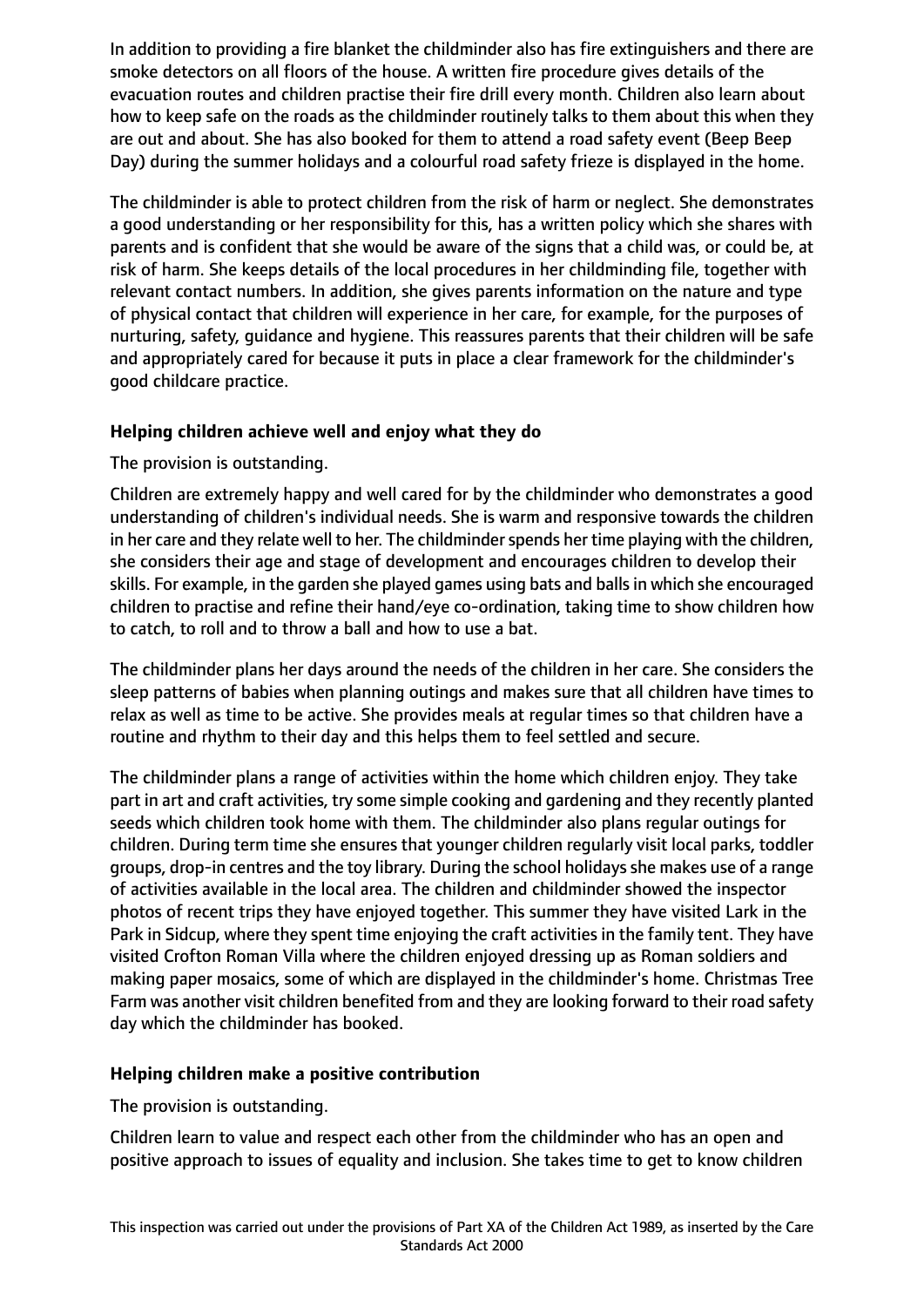and their families, finding out about their background and culture, so that she is able to provide care appropriate to their needs. Children who speak an additional language feel proud of their abilities because the childminder praises them and encourages other children to value this skill. The childminder has a wide range of toys and activities and all children are encouraged to play with the full range which helps to prevent gender stereotyping. Children with disabilities and/or learning difficulties are welcome in the setting and the childminder is aware of the importance of working closely with parents so that all children are able to benefit from the service she provides.

The childminder sets simple and realistic boundaries for children which they quickly learn and understand. She ensures that they have many interesting activities and outings to fill their day and makes sure that she gives each child individual attention. In addition she uses praise and encouragement to show children that she appreciates their co-operation and she sets children a good example by always being polite and courteous to them. As a result of these positive strategies children are polite, friendly, sociable and very well behaved.

The childminder has excellent arrangements in place to support her partnership with parents and this ensures that children have good continuity of care. She routinely spends time talking to parents at the end of each day and, in order to ensure that parents have a clear record of their children's day, she provides each child with a contact book. Parents are also provided with a good information booklet about the childminder's service which includes details on fees, copies of policies and procedures and sample menus. In addition she keeps a photographic record of outings and activities and regularly provides copies for children and parents to keep.

# **Organisation**

The organisation is outstanding.

The childminder meets the needs of the range of children in her care. Children benefit from being cared for in an exceptionally well organised home environment. The childminder has completed all required training and has attended a number of other courses such as the Birth to three matters course which helps her to plan activities to meet the needs of younger children. Because she wants to continue to improve her excellent childcare practice she has applied to become a network childminder and plans to enrol an NVQ3 course in Childcare and Education later this year.

The childminder has made sure that both her home and garden are both extremely well organised for childminding and this promotes children's confidence and independence asthey move freely around her home. In addition her careful organisation of outings and activities, which takes account of individual children's needs and routines, ensures that children feel relaxed, comfortable and at home in her care.

The childminder has a good knowledge of the requirements of the National Standards and associated regulations. She makes sure that children are under her direct supervision at all times but has put in place good arrangements with another registered childminder in case of emergency. This makes sure that children are safe and well cared for at all times. All required documentation is maintained to a high standard and is carefully stored. This enables the childminder to access information quickly and efficiently and helps to ensure that each child's needs can be met. The childminder has a comprehensive range of written policies and procedures which securely underpins her work with the children and their parents.